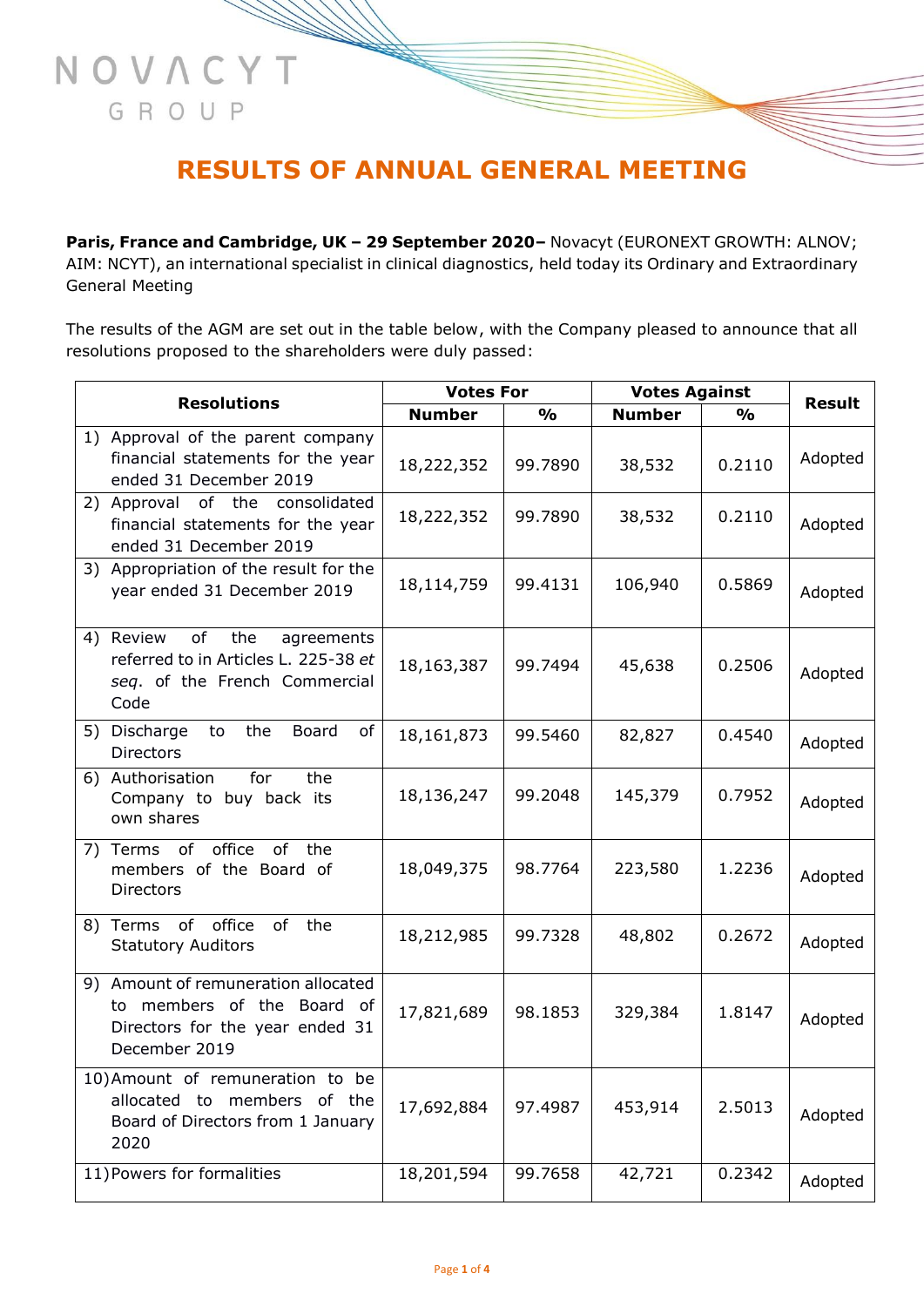## NOVACYT GROUP

**Same of the Same of the South of the South of the South of the South of the South of the South of the South of the South of the South of the South of the South of the South of the South of the South of the South of the So** 

| <b>Resolutions</b>                                                      | <b>Votes For</b> |               | <b>Votes Against</b> |               |               |
|-------------------------------------------------------------------------|------------------|---------------|----------------------|---------------|---------------|
|                                                                         | <b>Number</b>    | $\frac{1}{2}$ | <b>Number</b>        | $\frac{1}{2}$ | <b>Result</b> |
| 12) Amendment of Article 19 of the                                      | 18,139,274       | 99.3793       | 113,300              | 0.6207        | Adopted       |
| Company's Articles of Association                                       |                  |               |                      |               |               |
| 13) Delegation of authority granted to                                  |                  |               |                      |               |               |
| the Board of Directors for the                                          |                  |               |                      |               |               |
| purpose of allocating free shares,                                      | 16,534,574       | 90.8993       | 1,655,423            | 9.1007        |               |
| existing or new, for the benefit of<br>employees of the Company and of  |                  |               |                      |               | Adopted       |
| related companies and corporate                                         |                  |               |                      |               |               |
| officers                                                                |                  |               |                      |               |               |
| 14) Delegation of authority granted to                                  |                  |               |                      |               |               |
| the Board of Directors for the                                          |                  |               |                      |               |               |
| purpose of granting options to                                          |                  |               |                      |               |               |
| subscribe for and/or purchase                                           |                  |               |                      |               |               |
| shares of the Company, to                                               |                  |               |                      |               |               |
| corporate officers and employees                                        | 16,178,893       | 88.7433       | 2,052,219            | 11.2567       | Adopted       |
| of the Company or of companies                                          |                  |               |                      |               |               |
| in the group, involving the waiver                                      |                  |               |                      |               |               |
| shareholders<br>of<br>their<br>by                                       |                  |               |                      |               |               |
| preferential subscription right to<br>issued following<br>shares<br>the |                  |               |                      |               |               |
| exercise of subscription options                                        |                  |               |                      |               |               |
| limit<br>15) Overall<br>delegations<br>on                               |                  |               |                      |               |               |
| to free<br>shares and<br>relating                                       | 16,658,088       | 91.4780       | 1,551,848            | 8.5220        |               |
| subscription or purchase options                                        |                  |               |                      |               | Adopted       |
| 16) Delegation of authority to the                                      |                  |               |                      |               |               |
| Board of Directors for the purpose                                      |                  |               |                      |               |               |
| of issuing ordinary shares of the                                       |                  |               |                      |               |               |
| and/or transferable<br>Company                                          |                  |               |                      |               |               |
| securities giving access to the                                         | 15,210,240       | 83.4688       | 3,012,420            | 16.5312       |               |
| share capital of the Company,                                           |                  |               |                      |               | Adopted       |
| with cancellation of shareholders'                                      |                  |               |                      |               |               |
| preferential subscription rights in                                     |                  |               |                      |               |               |
| favour of specific categories of                                        |                  |               |                      |               |               |
| persons                                                                 |                  |               |                      |               |               |
| 17) Delegation of authority granted to                                  |                  |               |                      |               |               |
| the Board of Directors for the<br>purpose of increasing the share       |                  |               |                      |               |               |
| capital by issuing ordinary shares                                      |                  |               |                      |               |               |
| or securities giving access to                                          |                  |               |                      |               |               |
| ordinary shares to be issued by                                         | 16,186,881       | 88.9385       | 2,013,199            | 11.0615       | Adopted       |
| the Company immediately or in                                           |                  |               |                      |               |               |
| the future in consideration for                                         |                  |               |                      |               |               |
| contributions in kind within the                                        |                  |               |                      |               |               |
| limit of 10% of the share capital,                                      |                  |               |                      |               |               |
| except in the case of a public                                          |                  |               |                      |               |               |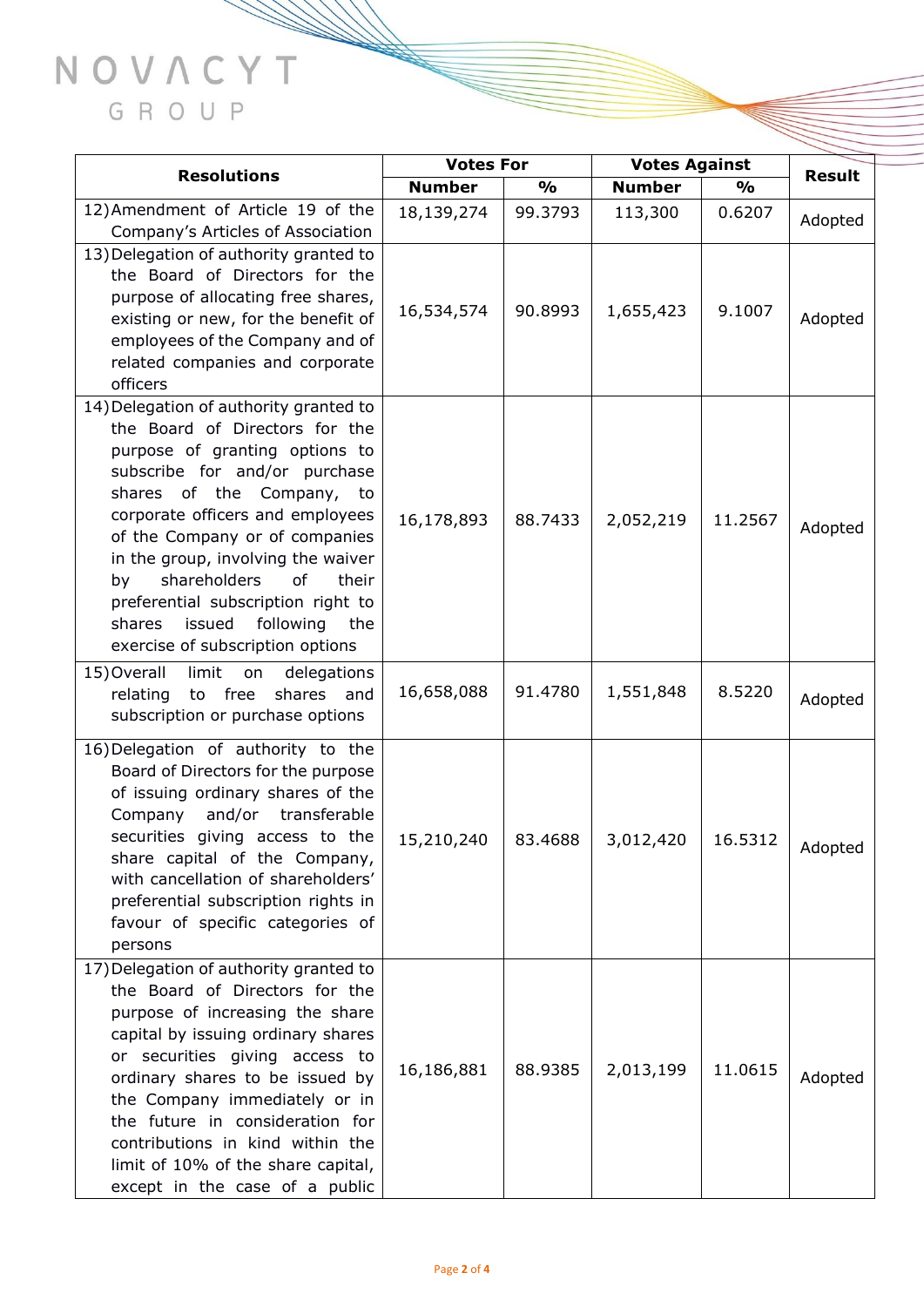## NOVACYT GROUP

| <b>Resolutions</b>                                                        | <b>Votes For</b> |               | <b>Votes Against</b> |               | <b>Result</b> |
|---------------------------------------------------------------------------|------------------|---------------|----------------------|---------------|---------------|
|                                                                           | <b>Number</b>    | $\frac{0}{0}$ | <b>Number</b>        | $\frac{1}{2}$ |               |
| exchange offer initiated by the                                           |                  |               |                      |               |               |
| Company                                                                   |                  |               |                      |               |               |
| 18) Delegation of authority to the                                        |                  |               |                      |               |               |
| Board of Directors for the purpose                                        |                  |               |                      |               |               |
| of issuing ordinary shares and/or                                         |                  |               |                      |               |               |
| securities<br>transferable<br>giving                                      | 15,263,457       | 83.8253       | 2,945,202            | 16.1747       |               |
| immediate and/or deferred access                                          |                  |               |                      |               | Adopted       |
| to the capital of the Company,                                            |                  |               |                      |               |               |
| with cancellation of shareholders'                                        |                  |               |                      |               |               |
| preferential subscription rights                                          |                  |               |                      |               |               |
| and public offerings                                                      |                  |               |                      |               |               |
| 19) Delegation of authority to the                                        |                  |               |                      |               |               |
| Board of Directors for the purpose                                        |                  |               |                      |               |               |
| of issuing ordinary shares of the                                         |                  |               |                      |               |               |
| Company and/or transferable                                               | 16,683,635       | 91.5149       | 1,546,883            | 8.4851        | Adopted       |
| securities giving access to the                                           |                  |               |                      |               |               |
| share capital of the Company,                                             |                  |               |                      |               |               |
| preferential subscription<br>with                                         |                  |               |                      |               |               |
| rights                                                                    |                  |               |                      |               |               |
| 20) Authorisation to the Board of<br>Directors, in the event of a capital |                  |               |                      |               |               |
| with<br>without<br>increase,<br>or                                        |                  |               |                      |               |               |
| shareholders'<br>preferential                                             | 15,594,811       | 85.6974       | 2,602,713            | 14.3026       | Adopted       |
| subscription rights, to increase                                          |                  |               |                      |               |               |
| the number of securities to be                                            |                  |               |                      |               |               |
| issued                                                                    |                  |               |                      |               |               |
| 21) Overall ceiling on delegations of                                     | 16,793,807       | 92.3175       | 1,397,549            | 7.6825        |               |
| authority                                                                 |                  |               |                      |               | Adopted       |
| 22) Delegation of authority to the                                        |                  |               |                      |               |               |
| Board of Directors for the purpose                                        |                  |               |                      |               |               |
| of issuing ordinary shares and/or                                         |                  |               |                      |               |               |
| securities giving access to the                                           | 16,086,360       | 88.7152       | 2,046,221            | 11.2848       | Adopted       |
| Company's capital for the benefit                                         |                  |               |                      |               |               |
| of members of a company savings                                           |                  |               |                      |               |               |
| plan                                                                      |                  |               |                      |               |               |
| 23) Powers for formalities                                                | 18,177,470       | 99.7026       | 54,219               | 0.2974        | Adopted       |
|                                                                           |                  |               |                      |               |               |

Number of participating shareholders (by voting form, proxy or present): 2,326 shareholders representing 18,345,785 shares.

**- End –**